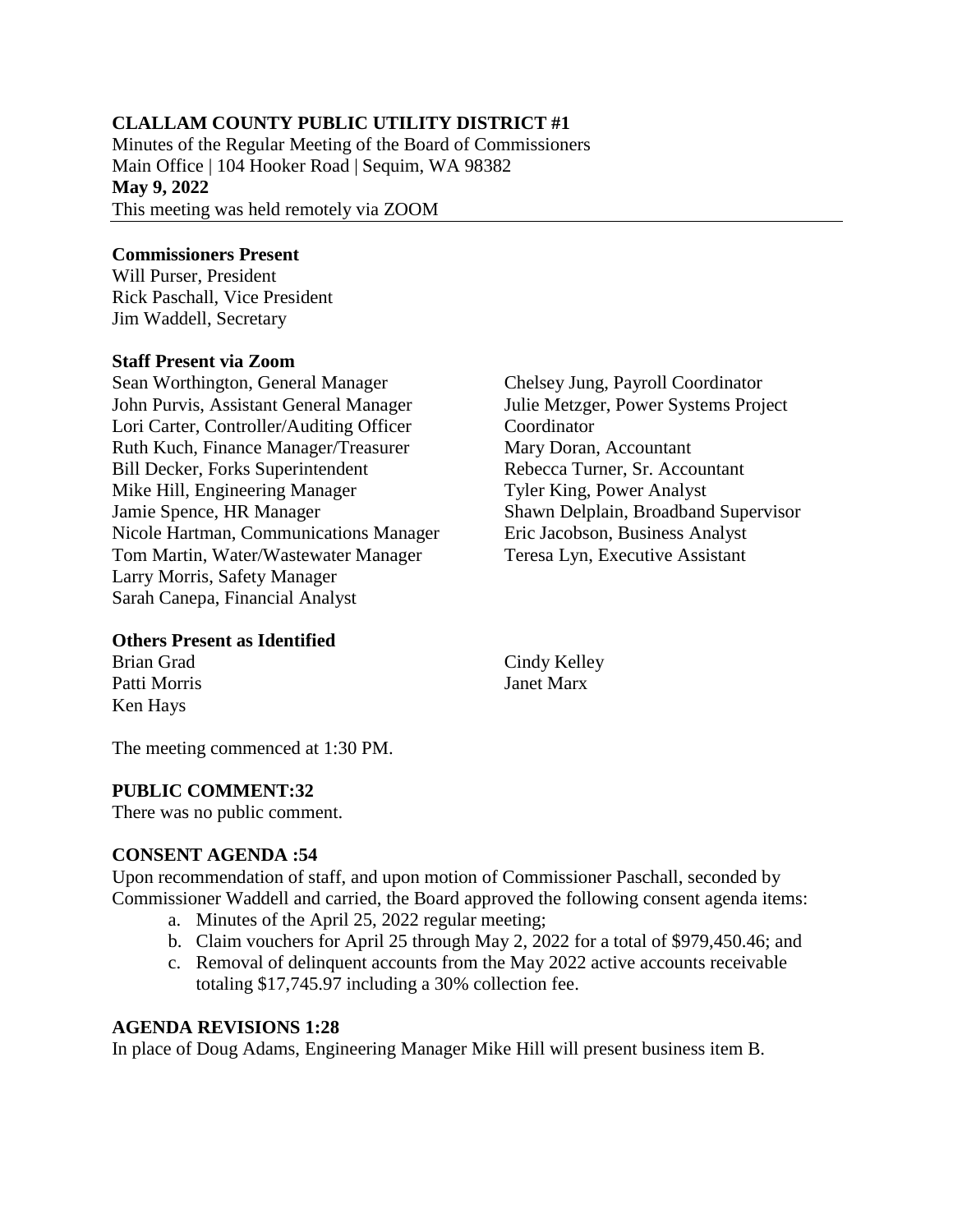### **BUSINESS ITEMS STARTING AT 1:48**

- a. **2:01:** Upon recommendation of staff, and upon motion of Commissioner Paschall, seconded by Commissioner Waddell and carried, the Board authorized District staff to proceed with Bid Award Recommendation Memo for Bid No. 220803 to Pacific Pole Inspection, Inc. of Kelso, WA., for a not-to-exceed amount of \$137,132. This contract is for 2022 pole inspection, testing, and reporting on an unspecified number of electronic transmission and distribution wood poles.
- b. **4:07:** Upon recommendation of staff, and upon motion of Commissioner Paschall, seconded by Commissioner Waddell and carried, the Board authorized District staff to proceed with Bid Award Recommendation Memo for Bid No. 220805 to Olympic Electric Co. Inc of Port Angeles, WA for \$509,000. This contract is to replace and bring up to current standards the equipment of Forks Substation located at 441 West E Street, with an Engineer's estimate of \$547,080.
- c. **5:54:** Bonneville Power Administration's (BPA)'s post-2028 contract discussion: Commissioner Purser advised the BPA will be releasing its position paper at the end of the month. It will not be a response to Public Power's position paper.

### **CORRESPONDENCE/COMMUNICATIONS 7:23**

General Manager Sean Worthington read a letter of gratitude from Cowlitz PUD thanking Clallam PUD for their recent mutual aid, which enabled Cowlitz to restore power to all of their customers within 24 to 48 hours.

Due to positive employee COVID cases, our customer service department is operating at halfstaff. Customers are going to experience longer than normal phone times. We ask for patience as we work to get back up to full staff, hopefully sometime next week. The office to the public, and COVID testing is back in place for employees. General Manager Worthington recommended using the county dashboard at<https://www.clallam.net/coronavirus/> as our gauge and whenever cases are over 200 per hundred thousand (in the high risk category) we will close the office to the public and resume virtual meetings. The Commissioners agreed that this is a good approach.

### **COMMISSIONER REPORTS 16:00**

Commissioner Waddell attended a Western Public Agencies Group (WPAG) meeting. Topics included: utility self-assessment for provider of choice; post-2028 contract next steps; long-term hydro forecast; market initiatives; resource adequacy; and BPA's financial plan refresh. He participated in Clallam Economic Development Council's (EDC) weekly call regarding a potential proposal for the establishment of hydrogen development hubs in Port Angeles.

Commissioner Paschall attended a small modular nuclear reactors presentation, a NW RiverPartners meeting, and a WPAG meeting where an update on the long-term hydro generation forecast was provided; BPA is arguing that there's a structural change because climate change has rendered previous years' water data no longer applicable.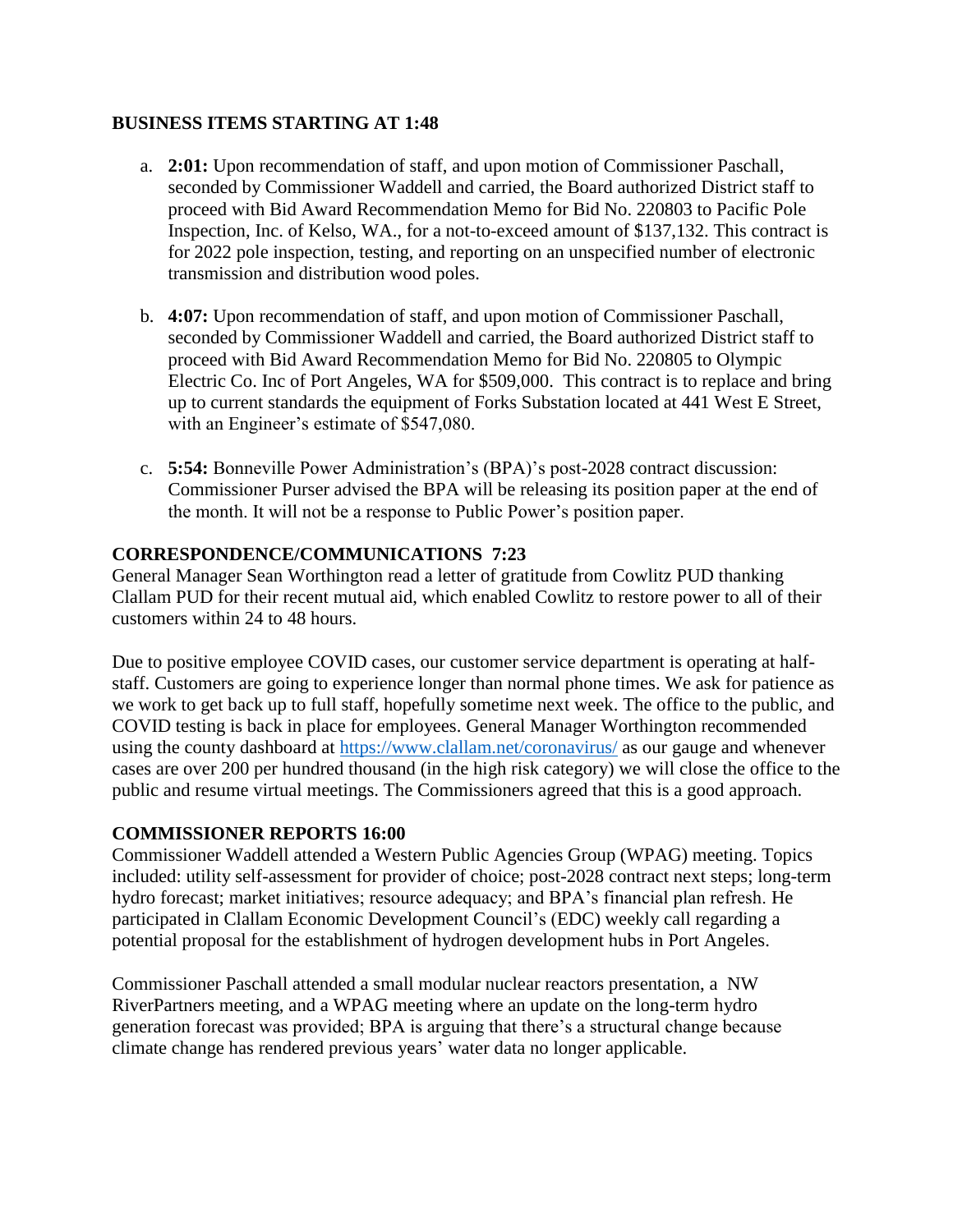Commissioner Purser attended Energy Northwest's (EN) joint executive board/board of directors meeting. Topics were: Pacific Northwest National Laboratory's (PNNL) battery development facility building; the Horn Rapids solar farm, which is backed up partially by battery and performing well; the new 150 megawatt solar farm at Ruby Flats which will be energized in 2023; an application for fast electric vehicle charging infrastructure along Highway 101; and federal infrastructure appropriations of \$6 billion for support of economically distressed nuclear plants (of which CGS is not). He also attended a Public Power Council meeting where he and EN staff gave a presentation on extending the Columbia Generating Station's (CGS) operating license and the estimated cost to upgrade it (\$400 million) in order to produce and additional 200 to 300 megawatts of power.

# **STAFF REPORTS 32:55**

Communications Manager Nicole Hartman advised that over the past three years there have not been any public requests for meeting minutes. Historically, our practice has been to keep a rolling 12 months of minutes on the website and if the public wishes to review older minutes they may submit a public request. Going forward, approved board minutes will accumulate on the website up to two years.

Assistant General Manager John Purvis reported on Clallam County's BPA transmission outage history. Our County ranges within the top seven BPA customers with the most outage minutes for the interval 2015-2019. This is due to the nature of our county's rugged terrain of mountains and rivers and to our distance from Olympia, where the closest BPA line crews stage from. Commissioner Paschall suggested we ask BPA to either move their crew closer in order to reduce BPA staff transit time, and/or have one or our crew trained and authorized to work on the BPA lines. Assistant General Manager John Purvis advised that these two suggestions and others have been previously broached with BPA and we discovered that the complexity of doing either would result in increased costs to our utility. However, the District will continue to monitor and coordinate with BPA whenever feasible to reduce BPA outage durations.

General Manager Sean Worthington reported on the results from the March 2022 District-wide Employee Survey. Commissioners were provided a copy of the results and General Manager Worthington provided a presentation on the results of the top 5 and bottom 5 graded questions. Based on this feedback, management will be focusing on these actions: listening to employees and taking prompt and appropriated action when warranted to address issues; meeting with multiple departments to discuss results and gain actionable steps for improvement; elimination of bottlenecks in the bidirectional flow of information both vertical and lateral; evaluation of staffing concerns related to operations; and a redoubling of effort to ensure equal enforcement and application of District policies and procedures across all departments.

# **BOARD ACTION ITEMS FOR STAFF 1:40:05**

- a. Staff is to look into an attachment shared at a recent WPAG meeting regarding utility self-assessment for provider of choice; and
- b. Going forward, approved board minutes will accumulate on the website for up to two years.